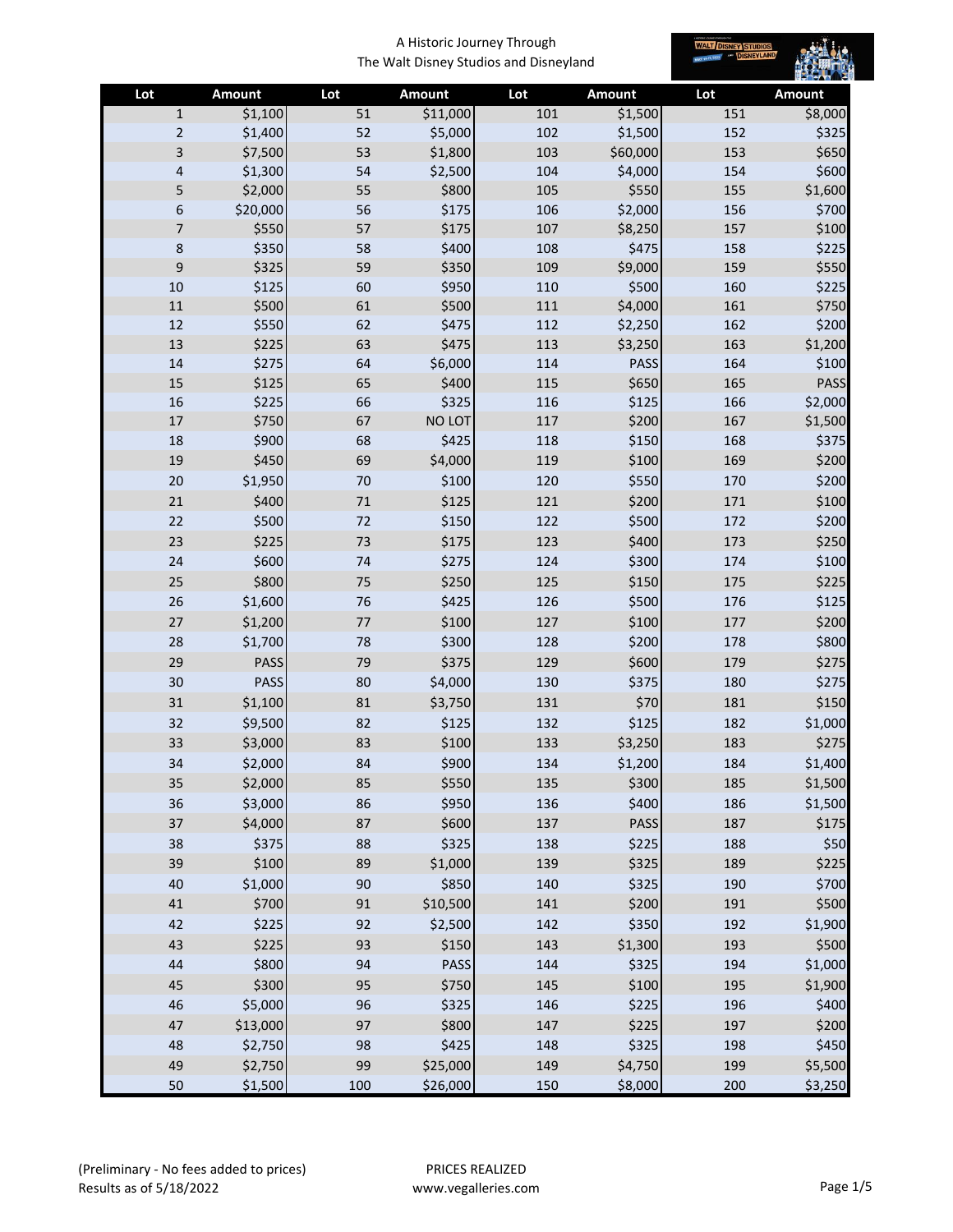

| Lot | Amount   | Lot | Amount      | Lot | Amount   | Lot | Amount  |
|-----|----------|-----|-------------|-----|----------|-----|---------|
| 201 | \$2,000  | 251 | \$800       | 301 | \$475    | 351 | \$375   |
| 202 | \$100    | 252 | \$300       | 302 | \$275    | 352 | \$300   |
| 203 | \$550    | 253 | \$700       | 303 | \$8,000  | 353 | \$175   |
| 204 | \$425    | 254 | \$1,100     | 304 | \$1,400  | 354 | \$275   |
| 205 | \$50     | 255 | \$175       | 305 | \$325    | 355 | \$250   |
| 206 | \$50     | 256 | \$500       | 306 | \$2,250  | 356 | \$250   |
| 207 | \$100    | 257 | \$500       | 307 | \$200    | 357 | \$150   |
| 208 | \$85     | 258 | \$250       | 308 | \$100    | 358 | \$850   |
| 209 | \$130    | 259 | \$300       | 309 | \$250    | 359 | \$275   |
| 210 | \$150    | 260 | \$600       | 310 | \$450    | 360 | \$80    |
| 211 | \$275    | 261 | \$350       | 311 | \$375    | 361 | \$100   |
| 212 | \$400    | 262 | \$450       | 312 | \$225    | 362 | \$225   |
| 213 | \$600    | 263 | \$375       | 313 | \$1,700  | 363 | \$150   |
| 214 | \$800    | 264 | \$325       | 314 | \$1,400  | 364 | \$100   |
| 215 | \$300    | 265 | \$175       | 315 | \$200    | 365 | \$150   |
| 216 | \$475    | 266 | \$200       | 316 | \$400    | 366 | \$150   |
| 217 | \$1,100  | 267 | \$3,000     | 317 | \$550    | 367 | \$400   |
| 218 | \$1,700  | 268 | \$200       | 318 | \$600    | 368 | \$200   |
| 219 | \$1,100  | 269 | \$5,500     | 319 | \$375    | 369 | \$250   |
| 220 | \$300    | 270 | <b>PASS</b> | 320 | \$175    | 370 | \$900   |
| 221 | \$500    | 271 | \$250       | 321 | \$425    | 371 | \$500   |
| 222 | \$150    | 272 | \$350       | 322 | \$150    | 372 | \$350   |
| 223 | \$550    | 273 | \$225       | 323 | \$175    | 373 | \$950   |
| 224 | \$550    | 274 | \$1,000     | 324 | \$1,000  | 374 | \$150   |
| 225 | \$500    | 275 | \$1,300     | 325 | \$425    | 375 | \$175   |
| 226 | \$1,000  | 276 | \$1,200     | 326 | \$2,250  | 376 | \$175   |
| 227 | \$700    | 277 | \$500       | 327 | \$3,750  | 377 | \$475   |
| 228 | \$700    | 278 | \$175       | 328 | \$37,500 | 378 | \$125   |
| 229 | \$1,000  | 279 | \$3,750     | 329 | \$650    | 379 | \$750   |
| 230 | \$2,000  | 280 | \$3,750     | 330 | \$3,500  | 380 | \$450   |
| 231 | \$175    | 281 | \$500       | 331 | \$200    | 381 | \$50    |
| 232 | \$1,500  | 282 | \$500       | 332 | \$2,500  | 382 | \$150   |
| 233 | \$700    | 283 | \$425       | 333 | \$550    | 383 | \$200   |
| 234 | \$375    | 284 | \$125       | 334 | \$1,000  | 384 | \$100   |
| 235 | \$250    | 285 | \$500       | 335 | \$150    | 385 | \$200   |
| 236 | \$850    | 286 | \$750       | 336 | \$500    | 386 | \$150   |
| 237 | \$800    | 287 | \$275       | 337 | \$100    | 387 | \$425   |
| 238 | \$500    | 288 | \$600       | 338 | \$550    | 388 | \$175   |
| 239 | \$350    | 289 | \$150       | 339 | \$2,500  | 389 | \$200   |
| 240 | \$175    | 290 | \$175       | 340 | \$325    | 390 | \$300   |
| 241 | \$150    | 291 | \$1,400     | 341 | \$550    | 391 | \$175   |
| 242 | \$150    | 292 | \$200       | 342 | \$2,500  | 392 | \$150   |
| 243 | \$200    | 293 | <b>PASS</b> | 343 | \$1,100  | 393 | \$200   |
| 244 | \$10,000 | 294 | \$400       | 344 | \$600    | 394 | \$350   |
| 245 | \$250    | 295 | \$350       | 345 | \$250    | 395 | \$125   |
| 246 | \$275    | 296 | \$250       | 346 | \$175    | 396 | \$400   |
| 247 | \$275    | 297 | \$1,200     | 347 | \$300    | 397 | \$225   |
| 248 | \$275    | 298 | \$150       | 348 | \$150    | 398 | \$350   |
| 249 | \$950    | 299 | \$100       | 349 | \$300    | 399 | \$7,750 |
| 250 | \$650    | 300 | \$325       | 350 | \$425    | 400 | \$350   |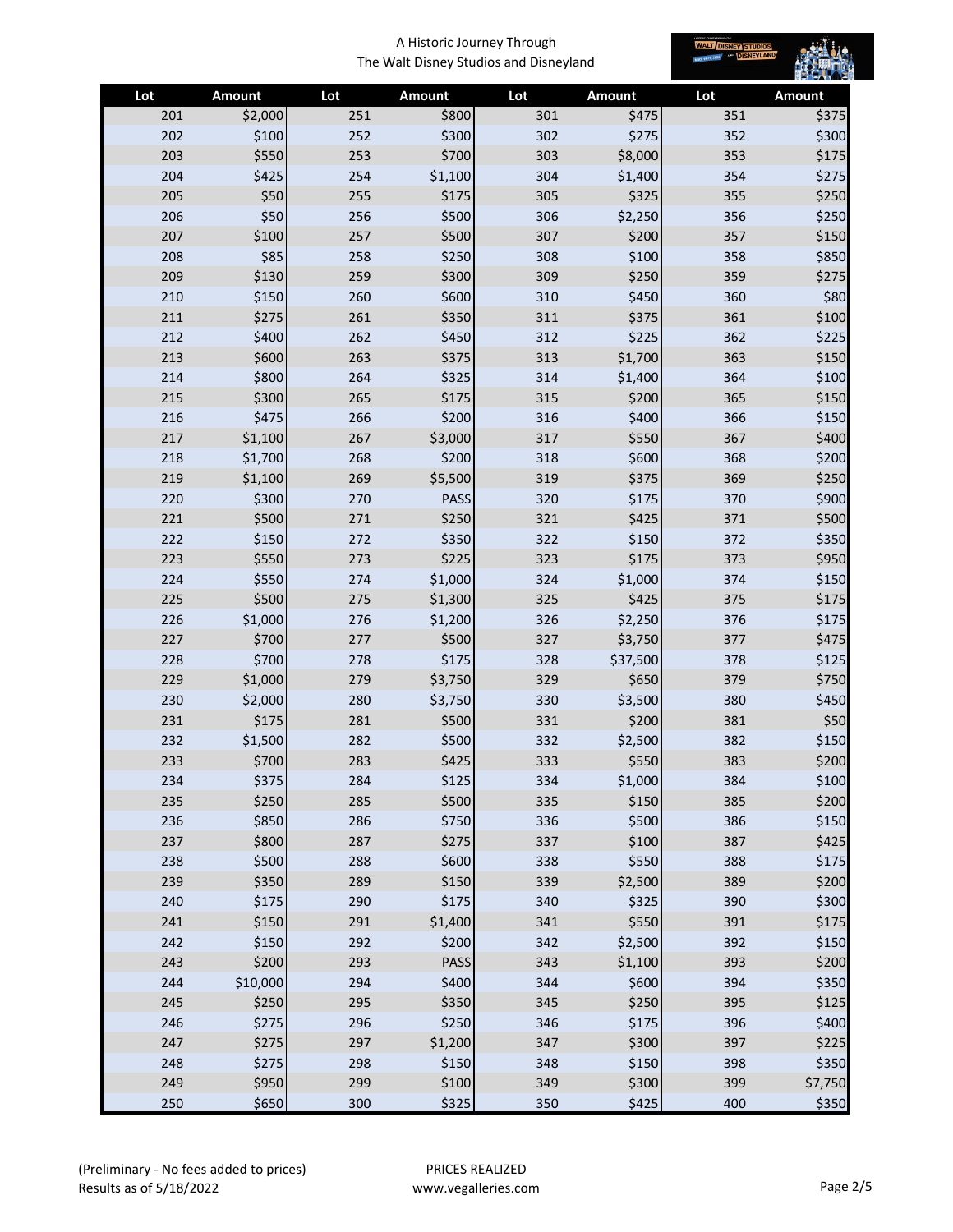

| Lot        | Amount         | Lot        | Amount         | Lot        | <b>Amount</b>  | Lot        | Amount         |
|------------|----------------|------------|----------------|------------|----------------|------------|----------------|
| 401        | \$175          | 451        | \$550          | 501        | \$100          | 551        | \$100          |
| 402        | \$85           | 452        | \$100          | 502        | \$450          | 552        | \$425          |
| 403        | \$85           | 453        | \$225          | 503        | \$150          | 553        | \$400          |
| 404        | \$175          | 454        | \$475          | 504        | \$100          | 554        | \$950          |
| 405        | \$5,750        | 455        | \$125          | 505        | \$125          | 555        | \$550          |
| 406        | \$425          | 456        | \$1,200        | 506        | \$275          | 556        | \$325          |
| 407        | \$100          | 457        | \$375          | 507        | \$150          | 557        | \$175          |
| 408        | \$225          | 458        | \$200          | 508        | \$150          | 558        | \$350          |
| 409        | \$200          | 459        | \$200          | 509        | \$175          | 559        | \$225          |
| 410        | \$150          | 460        | \$325          | 510        | \$300          | 560        | \$650          |
| 411        | \$250          | 461        | \$1,200        | 511        | \$300          | 561        | \$1,900        |
| 412        | \$200          | 462        | \$800          | 512        | \$150          | 562        | \$3,500        |
| 413        | \$300          | 463        | \$125          | 513        | \$350          | 563        | \$500          |
| 414        | \$150          | 464        | \$275          | 514        | \$550          | 564        | \$400          |
| 415        | \$275          | 465        | \$400          | 515        | \$250          | 565        | \$425          |
| 416        | \$425          | 466        | \$425          | 516        | \$200          | 566        | \$350          |
| 417        | \$350          | 467        | \$300          | 517        | \$125          | 567        | \$2,700        |
| 418        | \$125          | 468        | \$400          | 518        | \$150          | 568        | \$350          |
| 419        | \$450          | 469        | \$450          | 519        | \$125          | 569        | \$500          |
| 420        | \$175          | 470        | \$475          | 520        | \$2,250        | 570        | \$700          |
| 421        | \$300          | 471        | \$375          | 521        | \$250          | 571        | \$475          |
| 422        | \$650          | 472        | \$400          | 522        | \$2,250        | 572        | \$550          |
| 423        | \$250          | 473        | \$150          | 523        | \$500          | 573        | \$750          |
| 424        | \$200          | 474        | \$400          | 524        | \$200          | 574        | \$200          |
| 425        | \$225          | 475        | \$400          | 525        | \$475          | 575        | \$950          |
| 426        | \$150          | 476        | \$650          | 526        | \$600          | 576        | \$1,100        |
| 427        | \$125          | 477        | \$175          | 527        | \$175          | 577        | \$900          |
| 428        | \$450          | 478        | \$225          | 528        | \$475          | 578        | \$450          |
| 429        | \$550          | 479        | \$250          | 529        | \$1,500        | 579        | \$22,000       |
| 430        | \$225          | 480        | \$1,200        | 530        | \$175          | 580        | \$100          |
| 431        | \$300          | 481        | NO LOT         | 531        | \$325          | 581        | \$750          |
| 432        | \$500          | 482        | \$225          | 532        | \$800          | 582        | \$350          |
| 433        | \$1,800        | 483        | \$1,900        | 533        | \$125          | 583        | \$600          |
| 434        | \$2,500        | 484        | \$250          | 534        | \$80           | 584        | \$850          |
| 435<br>436 | \$300<br>\$250 | 485<br>486 | \$125<br>\$150 | 535<br>536 | \$325<br>\$200 | 585<br>586 | \$800<br>\$800 |
| 437        | \$175          | 487        | \$275          | 537        | \$200          | 587        | \$550          |
| 438        | \$2,000        | 488        | \$275          | 538        | \$90           | 588        | \$425          |
| 439        | \$1,500        | 489        | \$275          | 539        | \$3,750        | 589        | \$250          |
| 440        | \$750          | 490        | \$225          | 540        | \$325          | 590        | \$500          |
| 441        | \$650          | 491        | \$90           | 541        | \$500          | 591        | \$225          |
| 442        | \$200          | 492        | \$100          | 542        | \$100          | 592        | \$425          |
| 443        | \$300          | 493        | \$1,700        | 543        | \$275          | 593        | \$375          |
| 444        | \$3,700        | 494        | \$225          | 544        | \$500          | 594        | \$800          |
| 445        | \$175          | 495        | \$225          | 545        | \$250          | 595        | \$950          |
| 446        | \$450          | 496        | \$550          | 546        | \$325          | 596        | \$2,500        |
| 447        | \$275          | 497        | \$475          | 547        | \$325          | 597        | \$2,200        |
| 448        | \$150          | 498        | \$150          | 548        | \$1,400        | 598        | \$2,600        |
| 449        | \$150          | 499        | \$600          | 549        | \$100          | 599        | \$8,500        |
| 450        | \$400          | 500        | \$200          | 550        | \$350          | 600        | \$750          |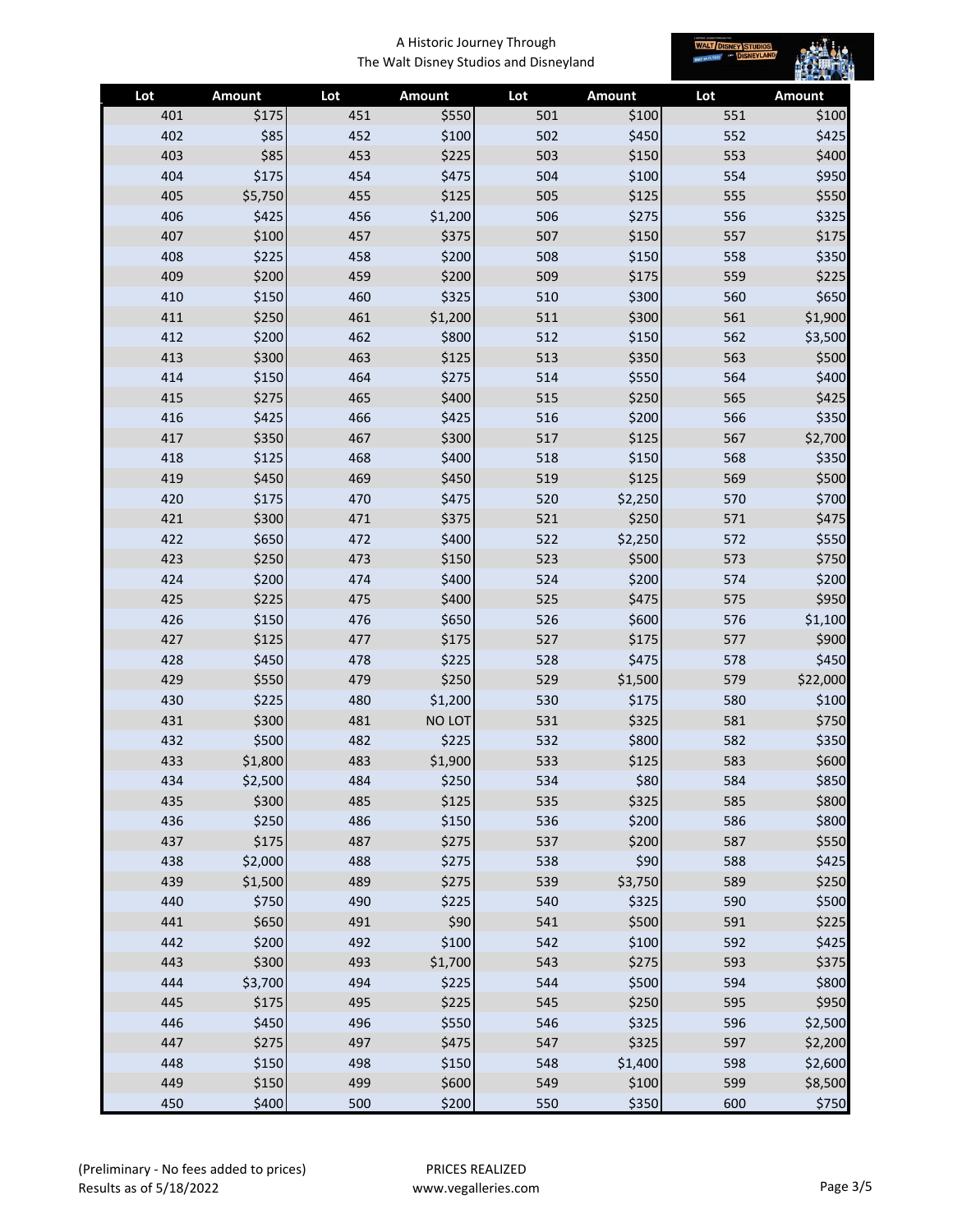

| Lot | Amount   | Lot | <b>Amount</b>    | Lot | Amount         | Lot | Amount   |
|-----|----------|-----|------------------|-----|----------------|-----|----------|
| 601 | \$2,000  | 651 | \$375            | 701 | \$275          | 751 | \$21,000 |
| 602 | \$250    | 652 | \$225            | 702 | \$275          | 752 | \$350    |
| 603 | \$250    | 653 | \$200            | 703 | \$325          | 753 | \$125    |
| 604 | \$325    | 654 | \$375            | 704 | \$425          | 754 | \$500    |
| 605 | \$400    | 655 | \$175            | 705 | \$550          | 755 | \$100    |
| 606 | \$3,500  | 656 | \$300            | 706 | \$175          | 756 | \$325    |
| 607 | \$225    | 657 | \$300            | 707 | \$650          | 757 | \$375    |
| 608 | \$4,250  | 658 | \$300            | 708 | \$700          | 758 | \$225    |
| 609 | \$3,250  | 659 | \$375            | 709 | \$200          | 759 | \$15,000 |
| 610 | \$325    | 660 | \$225            | 710 | \$32,000       | 760 | \$10,000 |
| 611 | \$275    | 661 | \$125            | 711 | \$650          | 761 | \$8,000  |
| 612 | \$650    | 662 | \$3,000          | 712 | \$550          | 762 | \$9,000  |
| 613 | \$5,500  | 663 | \$100            | 713 | \$550          | 763 | \$100    |
| 614 | \$200    | 664 | \$150            | 714 | \$550          | 764 | \$250    |
| 615 | \$375    | 665 | \$250            | 715 | \$4,000        | 765 | \$275    |
| 616 | \$225    | 666 | \$300            | 716 | \$275          | 766 | \$225    |
| 617 | \$1,000  | 667 | \$75             | 717 | \$125          | 767 | \$450    |
| 618 | \$250    | 668 | \$300            | 718 | \$125          | 768 | \$650    |
| 619 | \$300    | 669 | \$175            | 719 | \$150          | 769 | \$300    |
| 620 | \$450    | 670 | \$800            | 720 | \$125          | 770 | PASS     |
| 621 | \$350    | 671 | \$425            | 721 | \$100          | 771 | \$1,500  |
| 622 | \$275    | 672 | \$150            | 722 | \$275          | 772 | \$150    |
| 623 | \$850    | 673 | \$200            | 723 | \$200          | 773 | \$100    |
| 624 | \$325    | 674 | \$300            | 724 | \$400          | 774 | \$275    |
| 625 | \$1,200  | 675 | \$200            | 725 | \$275          | 775 | \$800    |
| 626 | \$1,700  | 676 | \$400            | 726 | \$325          | 776 | \$475    |
| 627 | \$450    | 677 | \$850            | 727 | \$900          | 777 | \$375    |
| 628 | \$100    | 678 | \$950            | 728 | \$550          | 778 | \$425    |
| 629 | \$19,000 | 679 | \$250            | 729 | \$1,300        | 779 | \$275    |
| 630 | \$950    | 680 | \$350            | 730 | \$400          | 780 | \$800    |
| 631 | \$175    | 681 | \$1,400          | 731 | \$3,250        | 781 | \$300    |
| 632 | \$550    | 682 | \$1,600          | 732 | \$1,300        | 782 | \$300    |
| 633 | \$250    | 683 | \$225            | 733 | \$200          | 783 | \$425    |
| 634 | \$100    | 684 | \$650            | 734 | \$350          | 784 | \$450    |
| 635 | \$375    | 685 | \$1,100          | 735 | \$16,000       | 785 | \$1,000  |
| 636 | \$475    | 686 | \$250            | 736 | \$250          | 786 | \$275    |
| 637 | \$32,500 | 687 | \$375            | 737 | \$250          | 787 | \$200    |
| 638 | NO LOT   | 688 | \$450            | 738 | \$800          | 788 | \$650    |
| 639 | \$1,800  | 689 | \$125            | 739 | \$225          | 789 | \$5,500  |
| 640 | \$150    | 690 | \$425            | 740 | \$175          | 790 | \$175    |
| 641 | \$275    | 691 | \$350            | 741 | \$425<br>\$300 | 791 | \$550    |
| 642 | \$100    | 692 | \$1,600<br>\$275 | 742 |                | 792 | \$550    |
| 643 | \$125    | 693 |                  | 743 | \$2,250        | 793 | \$550    |
| 644 | \$175    | 694 | \$1,100          | 744 | \$200          | 794 | \$200    |
| 645 | \$325    | 695 | \$200            | 745 | \$600          | 795 | \$300    |
| 646 | \$225    | 696 | PASS             | 746 | \$2,750        | 796 | \$800    |
| 647 | \$400    | 697 | \$550            | 747 | \$50           | 797 | \$2,500  |
| 648 | \$2,500  | 698 | \$325            | 748 | \$125          | 798 | \$750    |
| 649 | \$600    | 699 | \$1,700          | 749 | \$100          | 799 | \$600    |
| 650 | \$150    | 700 | \$2,250          | 750 | \$30,000       | 800 | \$425    |